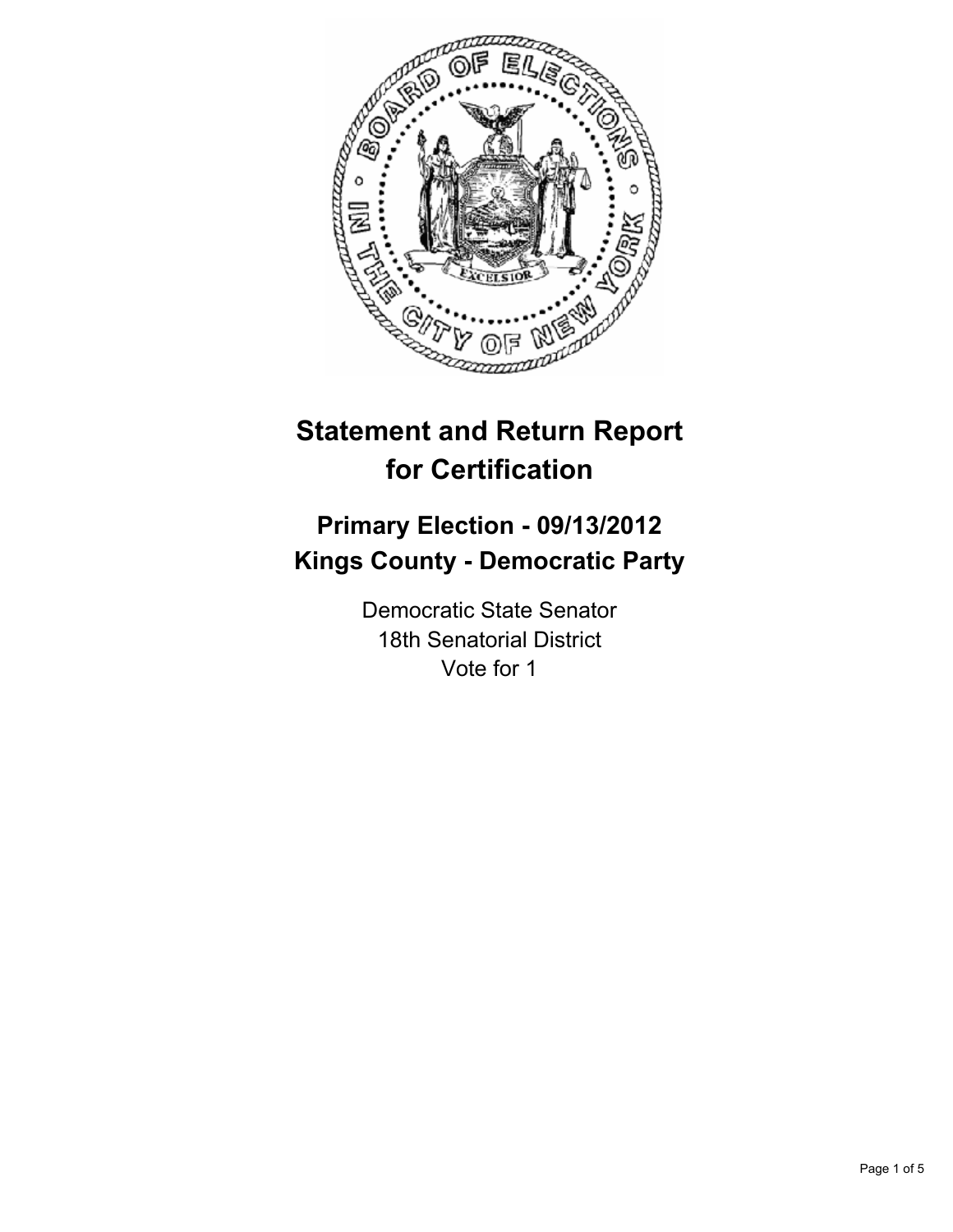

#### **Assembly District 50**

| <b>PUBLIC COUNTER</b>                                    | 3,264    |
|----------------------------------------------------------|----------|
| <b>EMERGENCY</b>                                         | 110      |
| ABSENTEE/MILITARY                                        | 36       |
| <b>FEDERAL</b>                                           | $\Omega$ |
| SPECIAL PRESIDENTIAL                                     | 0        |
| <b>AFFIDAVIT</b>                                         | 53       |
| <b>Total Ballots</b>                                     | 3,463    |
| Less - Inapplicable Federal/Special Presidential Ballots | 0        |
| <b>Total Applicable Ballots</b>                          | 3,463    |
| <b>MARTIN MALAVE DILAN</b>                               | 1,680    |
| <b>JASON A. OTANO</b>                                    | 1,226    |
| AZY RALPH (WRITE-IN)                                     | 1        |
| <b>BRANDON FRASIER (WRITE-IN)</b>                        | 1        |
| <b>JESSICA REED (WRITE-IN)</b>                           | 1        |
| MATHEW JOSEPHS (WRITE-IN)                                | 1        |
| NYDIA VELASQUEZ (WRITE-IN)                               | 1        |
| PETTER BUTLUR (WRITE-IN)                                 | 1        |
| UNATTRIBUTABLE WRITE-IN (WRITE-IN)                       | 7        |
| <b>Total Votes</b>                                       | 2,919    |
| Unrecorded                                               | 544      |

**Assembly District 53**

| <b>PUBLIC COUNTER</b>                                    | 3,378        |
|----------------------------------------------------------|--------------|
| <b>EMERGENCY</b>                                         | 0            |
| ABSENTEE/MILITARY                                        | 70           |
| <b>FEDERAL</b>                                           | 0            |
| SPECIAL PRESIDENTIAL                                     | $\mathbf{0}$ |
| <b>AFFIDAVIT</b>                                         | 60           |
| <b>Total Ballots</b>                                     | 3,508        |
| Less - Inapplicable Federal/Special Presidential Ballots | 0            |
| <b>Total Applicable Ballots</b>                          | 3,508        |
| <b>MARTIN MALAVE DILAN</b>                               | 2,301        |
| JASON A. OTANO                                           | 1,158        |
| ANDREW LIUINGTON (WRITE-IN)                              | 1            |
| CHRIS OLECHOWSKI (WRITE-IN)                              | 2            |
| LINCOLN RESTLER (WRITE-IN)                               | 5            |
| <b>MROLIER KELOGI (WRITE-IN)</b>                         | 1            |
| UNATTRIBUTABLE WRITE-IN (WRITE-IN)                       | 9            |
| <b>Total Votes</b>                                       | 3,477        |
| Unrecorded                                               | 31           |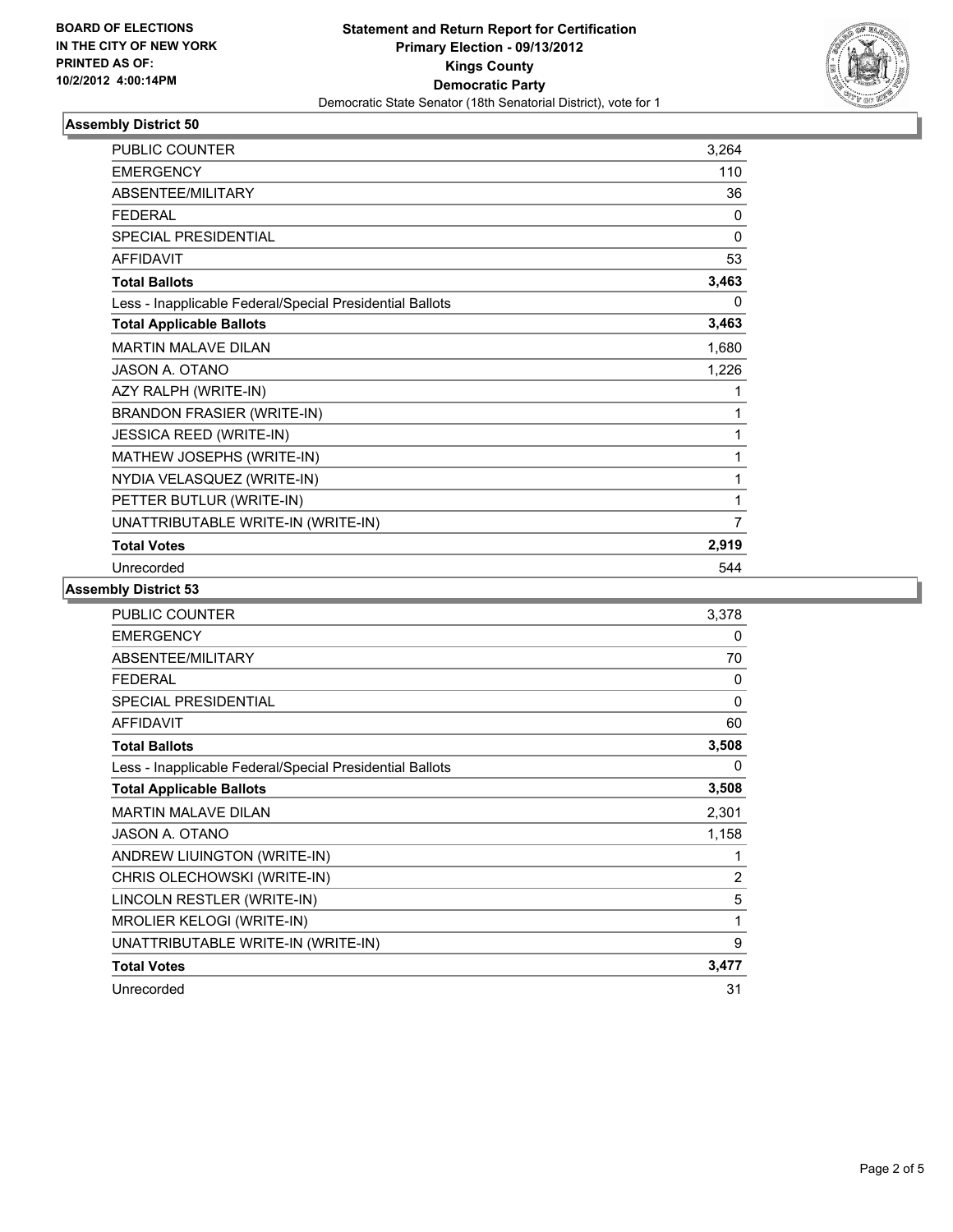

#### **Assembly District 54**

| <b>PUBLIC COUNTER</b>                                    | 3,366 |
|----------------------------------------------------------|-------|
| <b>EMERGENCY</b>                                         | 0     |
| ABSENTEE/MILITARY                                        | 48    |
| <b>FEDERAL</b>                                           | 0     |
| <b>SPECIAL PRESIDENTIAL</b>                              | 0     |
| <b>AFFIDAVIT</b>                                         | 89    |
| <b>Total Ballots</b>                                     | 3,503 |
| Less - Inapplicable Federal/Special Presidential Ballots | 0     |
| <b>Total Applicable Ballots</b>                          | 3,503 |
| <b>MARTIN MALAVE DILAN</b>                               | 2,514 |
| JASON A. OTANO                                           | 721   |
| CURTIS ODOM (WRITE-IN)                                   | 1     |
| <b>JESSICA MARKY (WRITE-IN)</b>                          | 1     |
| UNATTRIBUTABLE WRITE-IN (WRITE-IN)                       | 4     |
| <b>Total Votes</b>                                       | 3,241 |
| Unrecorded                                               | 262   |

#### **Assembly District 55**

| <b>PUBLIC COUNTER</b>                                    | 431 |
|----------------------------------------------------------|-----|
| <b>EMERGENCY</b>                                         | 0   |
| ABSENTEE/MILITARY                                        | 2   |
| FEDERAL                                                  | 0   |
| <b>SPECIAL PRESIDENTIAL</b>                              | 0   |
| <b>AFFIDAVIT</b>                                         | 10  |
| <b>Total Ballots</b>                                     | 443 |
| Less - Inapplicable Federal/Special Presidential Ballots | 0   |
| <b>Total Applicable Ballots</b>                          | 443 |
| <b>MARTIN MALAVE DILAN</b>                               | 283 |
| JASON A. OTANO                                           | 80  |
| TISHONDA MATHAS (WRITE-IN)                               | 1   |
| <b>Total Votes</b>                                       | 364 |
| Unrecorded                                               | 79  |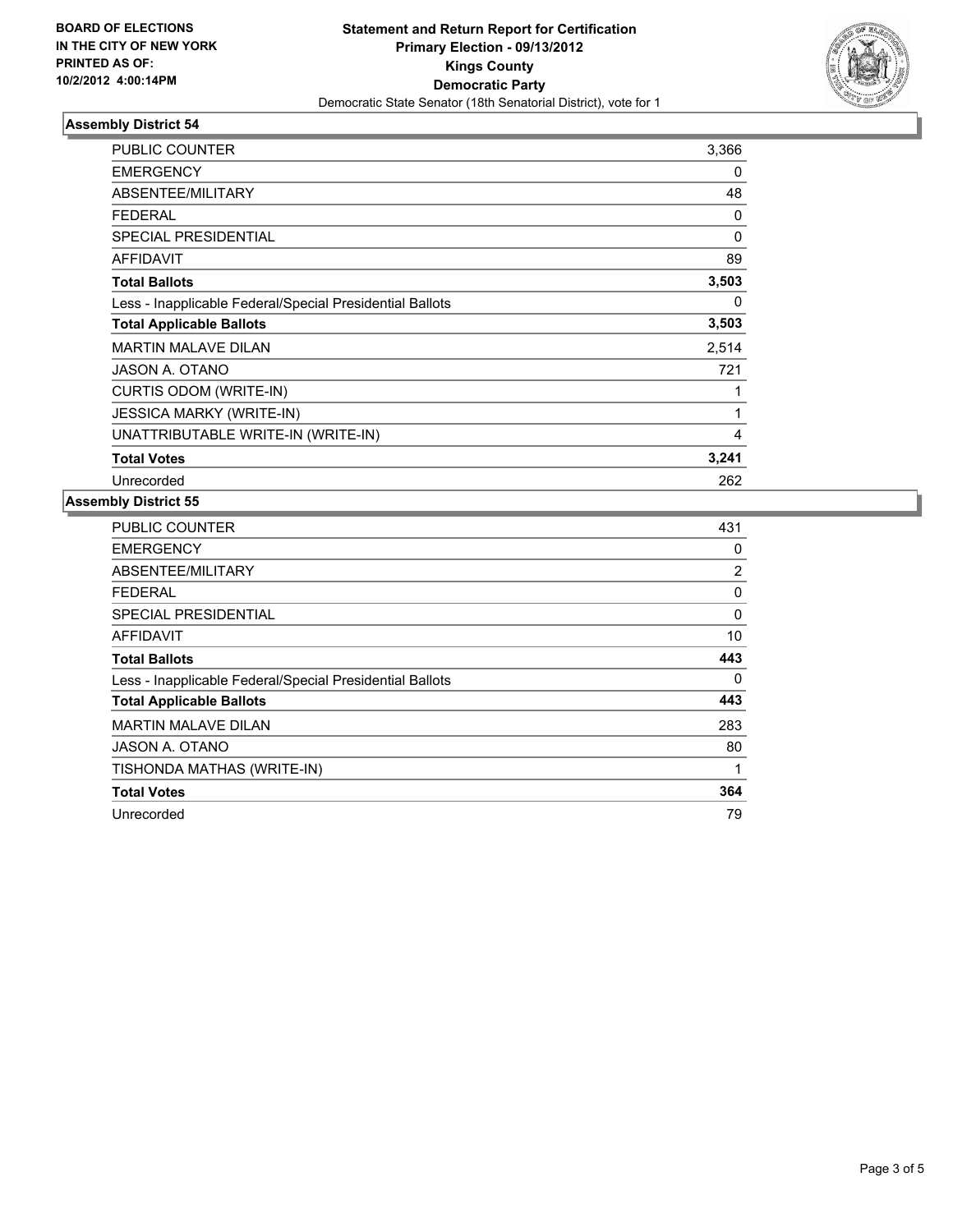

#### **Assembly District 56**

| <b>PUBLIC COUNTER</b>                                    | 724      |
|----------------------------------------------------------|----------|
| <b>EMERGENCY</b>                                         | 0        |
| ABSENTEE/MILITARY                                        | 9        |
| <b>FEDERAL</b>                                           | 0        |
| <b>SPECIAL PRESIDENTIAL</b>                              | $\Omega$ |
| <b>AFFIDAVIT</b>                                         | 28       |
| <b>Total Ballots</b>                                     | 761      |
| Less - Inapplicable Federal/Special Presidential Ballots | 0        |
| <b>Total Applicable Ballots</b>                          | 761      |
| <b>MARTIN MALAVE DILAN</b>                               | 369      |
| JASON A. OTANO                                           | 323      |
| BARBARA TAYLOR (WRITE-IN)                                |          |
| NYDIA VELASQUEZ (WRITE-IN)                               | 2        |
| SARAH NISKA (WRITE-IN)                                   | 1        |
| UNATTRIBUTABLE WRITE-IN (WRITE-IN)                       | 7        |
| <b>Total Votes</b>                                       | 703      |
| Unrecorded                                               | 58       |

### **Assembly District 60**

| <b>PUBLIC COUNTER</b>                                    | 178 |
|----------------------------------------------------------|-----|
| <b>EMERGENCY</b>                                         | 0   |
| ABSENTEE/MILITARY                                        | 5   |
| <b>FEDERAL</b>                                           | 0   |
| <b>SPECIAL PRESIDENTIAL</b>                              | 0   |
| <b>AFFIDAVIT</b>                                         | 2   |
| <b>Total Ballots</b>                                     | 185 |
| Less - Inapplicable Federal/Special Presidential Ballots | 0   |
| <b>Total Applicable Ballots</b>                          | 185 |
| <b>MARTIN MALAVE DILAN</b>                               | 98  |
| JASON A. OTANO                                           | 18  |
| <b>Total Votes</b>                                       | 116 |
| Unrecorded                                               | 69  |